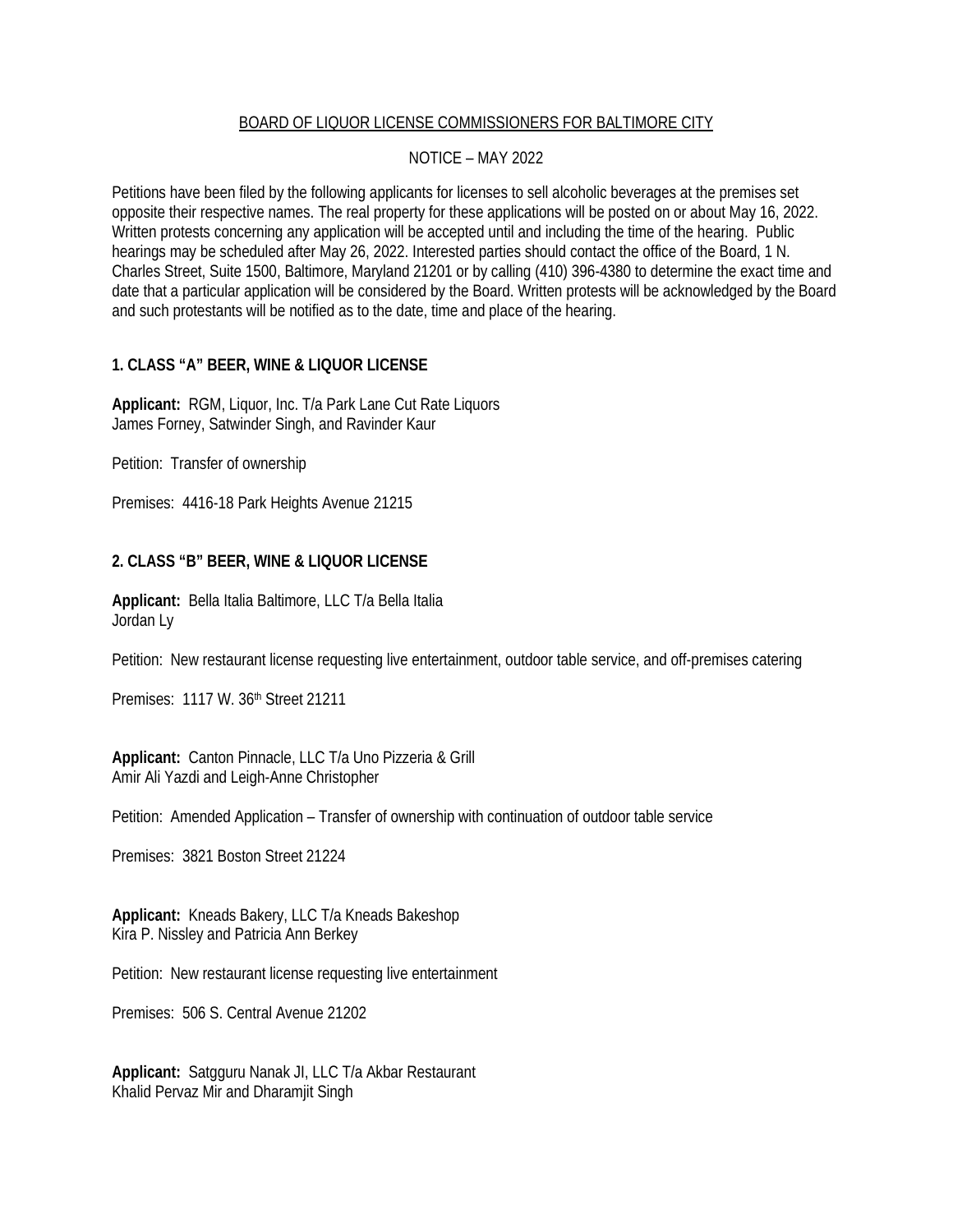Petition: Transfer of ownership requesting off-premises catering and delivery of alcoholic beverages

Premises: 823 N. Charles Street 21201

**Applicant:** The Albatross Group, LLC T/a XS Okeigbo Nwoko

Petition: Transfer of ownership requesting off-premises catering

Premises: 1307 N. Charles Street 21201

**Applicant:** Luigi, LLC T/a GameOn Casey Taylor Linthicum and Nancy Meredith Lewis

Petition: Transfer of ownership with continuation of outdoor tables service, requesting delivery of alcoholic beverages

Premises: 902 S. Charles Street 21230

**Applicant:** Fairmount Holding, LLC T/a Trade Name Pending Jeffrey Miller and Evan Roberts

Petition: Amended Application – Transfer of ownership

Premises: 2031 E. Fairmount Avenue 21231

**Applicant:** Mama Blessings, Inc. T/a Taco Mama Navneet Gill and Miller J. Roberts, III

Petition: Transfer of ownership with continuation of outdoor table service

Premises: 900 E. Fort Avenue 21230

**Applicant:** South High Street Properties, LLC T/a Da Mimmo Finest Italian Cuisine Samuel Kochman

Petition: Transfer of ownership with continuation of live entertainment

Premises: 215-17 S. High Street 21202

**Applicant:** Ammoora, Inc. T/a Ammoora Jay Salkini

Petition: New restaurant license requesting outdoor table service, off-premises catering, and delivery of alcoholic beverages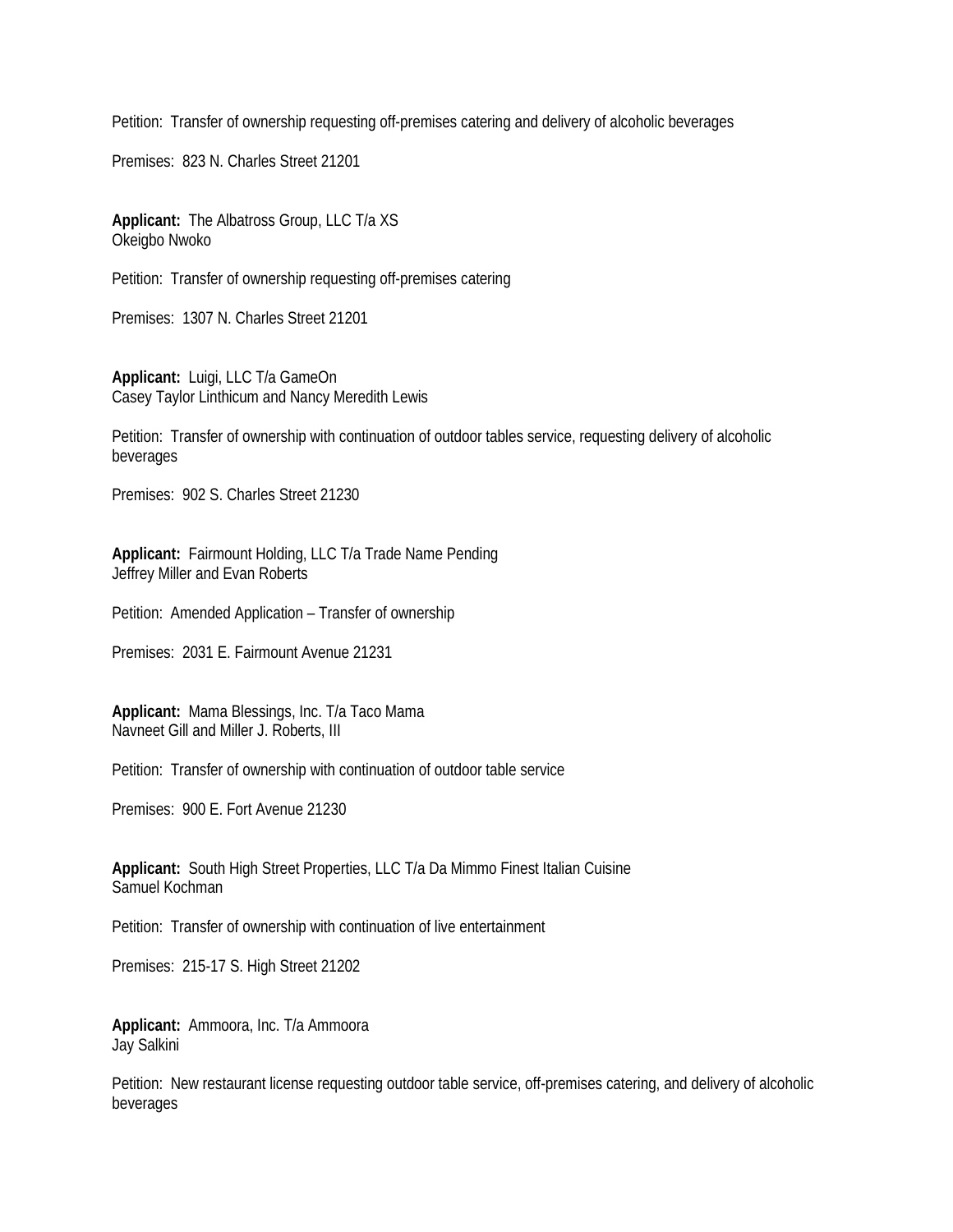Premises: 751 Key Highway 21230

**Applicant:** Redwood South, LLC T/a Werner's Raymond Lee Crum, Ashok Kumar Narane, and Bradley Kemp Byrnes

Petition: Transfer of ownership with continuation of live entertainment, requesting outdoor table service, off-premises catering and delivery of alcoholic beverages

Premises: 219-31 E. Redwood Street 21202

**Applicant:** Davis Management, LLC T/a Flight Raymond Davis

Petition: New restaurant license requesting live entertainment, outdoor table service, off-premises catering, and delivery of alcoholic beverages

Premises: 5723 York Road 21212

## **3. CLASS "B", BEER, WINE & LIQUOR LICENSE (ARENA)**

**Applicant:** Volo Haven, LLC T/a Volo Athletic Club Giuliano A. A. Marcantoni

Petition: New arena license requesting live entertainment and outdoor table service

Premises: 1201 S. Haven Street 21224

#### **4. CLASS "BD7" BEER, WINE & LIQUOR LICENSE**

**Applicant:** Baylis Holdings, LLC T/a Trade Name Pending Michelle Brandenburg

Petition: Transfer of ownership

Premises: 708 S. Baylis Street 21224

**Applicant:** Slim's Liquor Hub, LLC T/a Slim's Liquor Hub Ripjeet Singh Gill and Gregory Miller

Petition: Transfer of ownership with continuation of live entertainment, requesting delivery of alcoholic beverages

Premises: 4200 Belair Road 21206

**Applicant:** Bond Make Hay, LLC T/a Trade Name Pending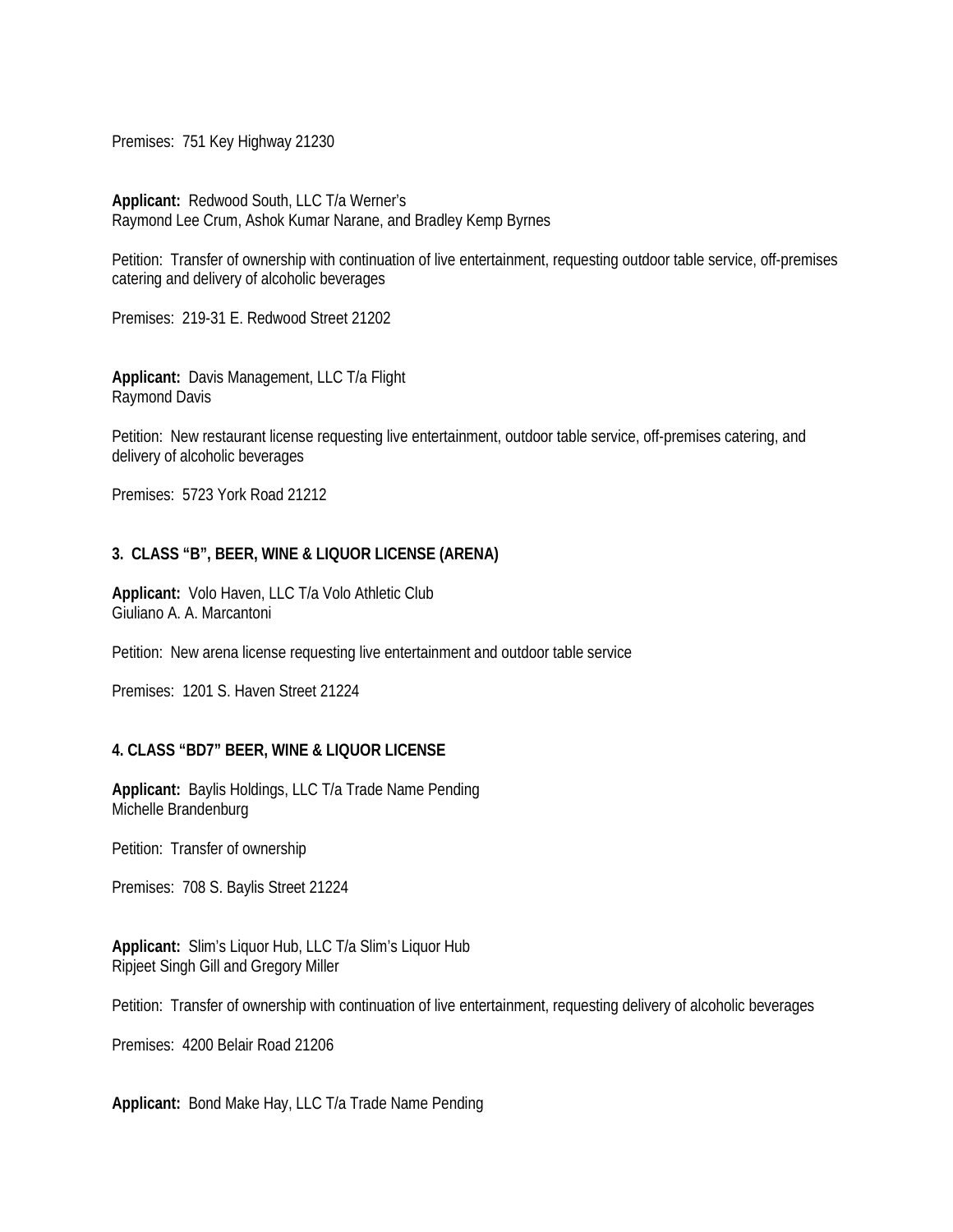Douglas Lancaster Atwell

Petition: Amended Application – Transfer of ownership with continuation of live entertainment

Premises: 529 S. Bond Street 21231

**Applicant:** Boston Street Seafood, LLC T/a Bo Brooks Christopher Hannan, Tracey Anne Newman, and Murray Keith Mason, Jr.

Petition: Transfer of ownership with continuation of outdoor table service, requesting off-premises catering and delivery of alcoholic beverages

Premises: 2780 Boston Street 21224

**Applicant:** JWH Bars, LLC T/a Lighthouse Tavern Jason Harkinish

Petition: Transfer of ownership with continuation of outdoor table service

Premises: 1224-26 S. Clinton Street 21224

**Applicant:** KOL Project, LLC T/a Trade Name Pending Cheryl Denise Wiley

Petition: Amended Application – Transfer of ownership and location of a class "BD7" BWL license presently located at 1000 E. Hoffman Street to 4505 Harford Road requesting delivery of alcoholic beverages

Premises: 4505 Harford Road 21214

**Applicant:** Annapurna108, LLC T/a Trade Name Pending Sashi Thapa and Keosha Jenkins

Petition: Transfer of ownership with continuation of live entertainment and outdoor table service

Premises: 2903 O'Donnell Street 21224

**Applicant:** JFO, Inc. T/a O'Donnell's Pub Jessica Coco and Dale Nirode

Petition: Transfer of ownership with continuation of outdoor table service

Premises: 531 S. Potomac Street 21224

**Applicant:** New Crosby's Pratt, Inc. T/a Trade Name Pending Latina Crosby